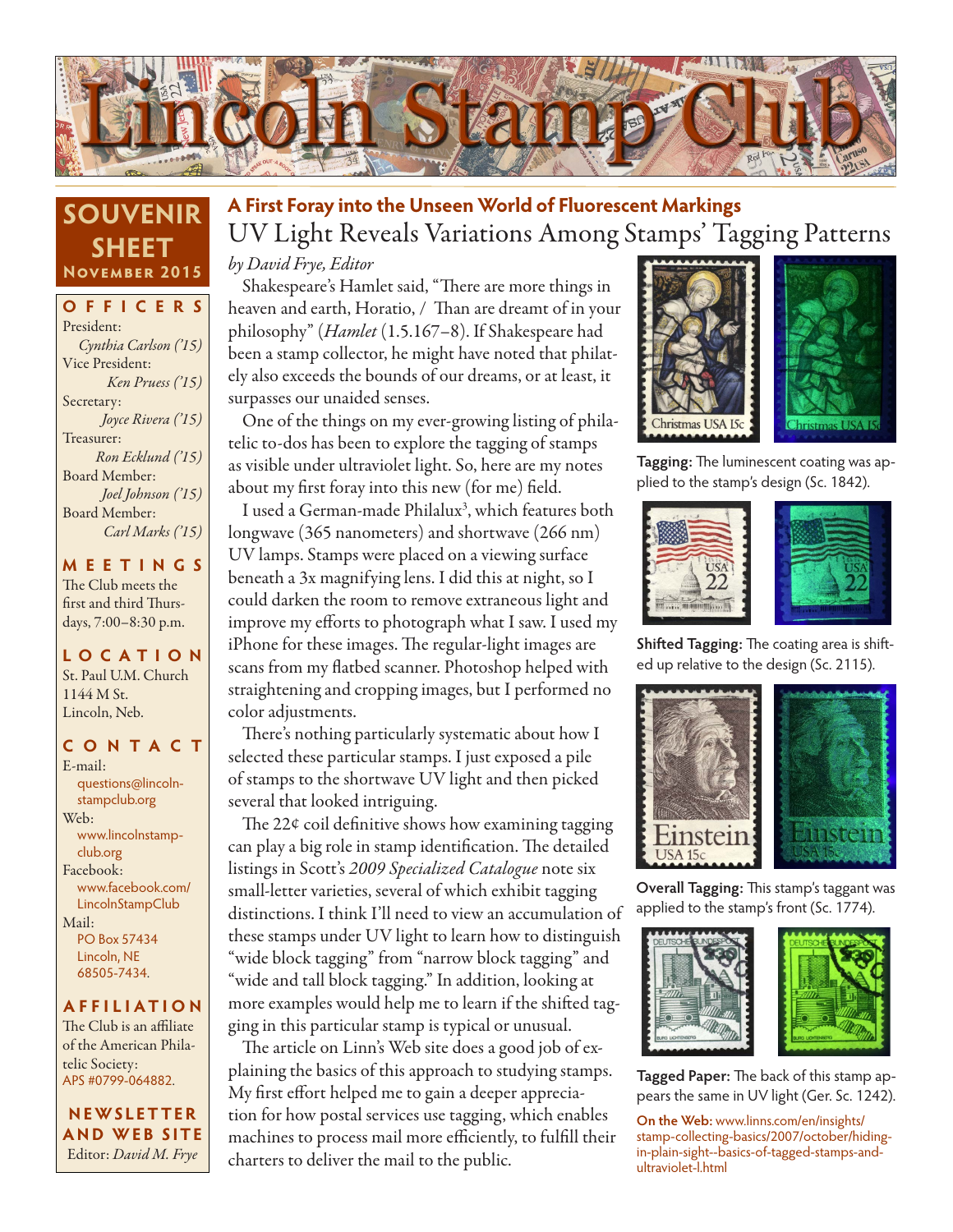#### p. 2 • **Souvenir Sheet** • November 2015 • Lincoln Stamp Club

### **Club Seeks 2016 Leaders**

At the November 5 business meeting, the Club will open nominations for the four officer positions—president, vice president, secretary, and treasurer—and the two at-large board positions. All of these elected positions have one-year terms.

Elections will be held on December 3. Newly elected leaders will begin their terms in January.

### *Club Needs New Exchange Manager*

The position of Exchange Manager has opened. If you would like to become more familiar with the ins and outs of the Scott catalogues and make a contribution that raises funds for the Club's programs, then taking a turn as the Exchange Manager would suit you.

The person in this position prepares lots for the exchanges, shares the list with the newsletter editor, and brings the lots to the exchange.

If you would like to lend your support to the Club in this role, speak to one of the officers. Thanks for giving this request your consideration.

### Postal History Society Releases Free Journal Issues *Online Resource for Philatelic Study*

*by David M. Frye, PHS Publicity Chair* The Postal History Society has released complete versions of *Postal History Journal*, covering issues from June 2009 through October 2013, and made them available to the public on its Web site.

In August, the society's board of directors decided to make the texts and images of its publication available for free to the wider postal history, philatelic, and history communities as a service both to scholars and to collectors. With each new issue's release, another issue from two years earlier will appear in the free collection. With the publishing of the October 2015 issue, the October 2013 issue, No. 156, appeared on the Web site.

Yamil Kouri, MD, the society's incoming president, remarked, "The Postal History Society continues to expand the access to the wide variety of articles in its award-winning journal, and to increase awareness of the richness of the field of postal history."

The journal, under the editorship of Diane DeBlois and Robert Dalton Harris, has garnered numerous awards. In August 2015, the journal garnered the Reserve Grand and Gold awards in the literature competition at the American Philatelic Society's StampShow.

The editors, long-standing collaborators, noted, "We are really pleased that the Society's own Web site offers complete back-issue files. New and potential PHS members will be able to browse some of the fine writing in our back files, and appreciate some of the new directions taken by our authors."

The downloadable issues are in the \*.pdf format readable across multiple operating systems and devices. The "Journals" section of the site contains a gallery of journal covers and links to the full-issue files.

The newest free issue highlights diverse topics, including, "King George V Coronation Day Mail," "Quack Electro-Magnetic Medicine," "Freedom of the Press, U.S. Mails, 1830s," and "A Phantom Rate No More!"

The Postal History Society extends an open invitation to anyone interested in postal



The newest issue is available to PHS members.

history to join the organization. U.S. memberships are \$35 annually. Included in the members' benefits is admission to all of the society's membership meetings as well as a subscription to the Postal History Journal, affording print-only access to articles for two years. The journal, published in February, June, and October, is an award-winning, fullcolor exploration of U.S. and global postal history that offers original research articles on all periods of postal history, reviews of literature in the field, and surveys of postal history offerings in other journals.

The Society offers medals to recognize the best postal history exhibits in American Philatelic Society competition. Exhibits coordinators may obtain details and request medals from Barbara Johnson at APS, barbj@ stamps.org, or George McGowan, Awards Chairman, geolotus2003@nycap.rr.com.

The Postal History Society, founded in 1951, encourages the study of postal history—broadly understood—among more than 300 members around the world. **Web:** www.postalhistorysociety.org.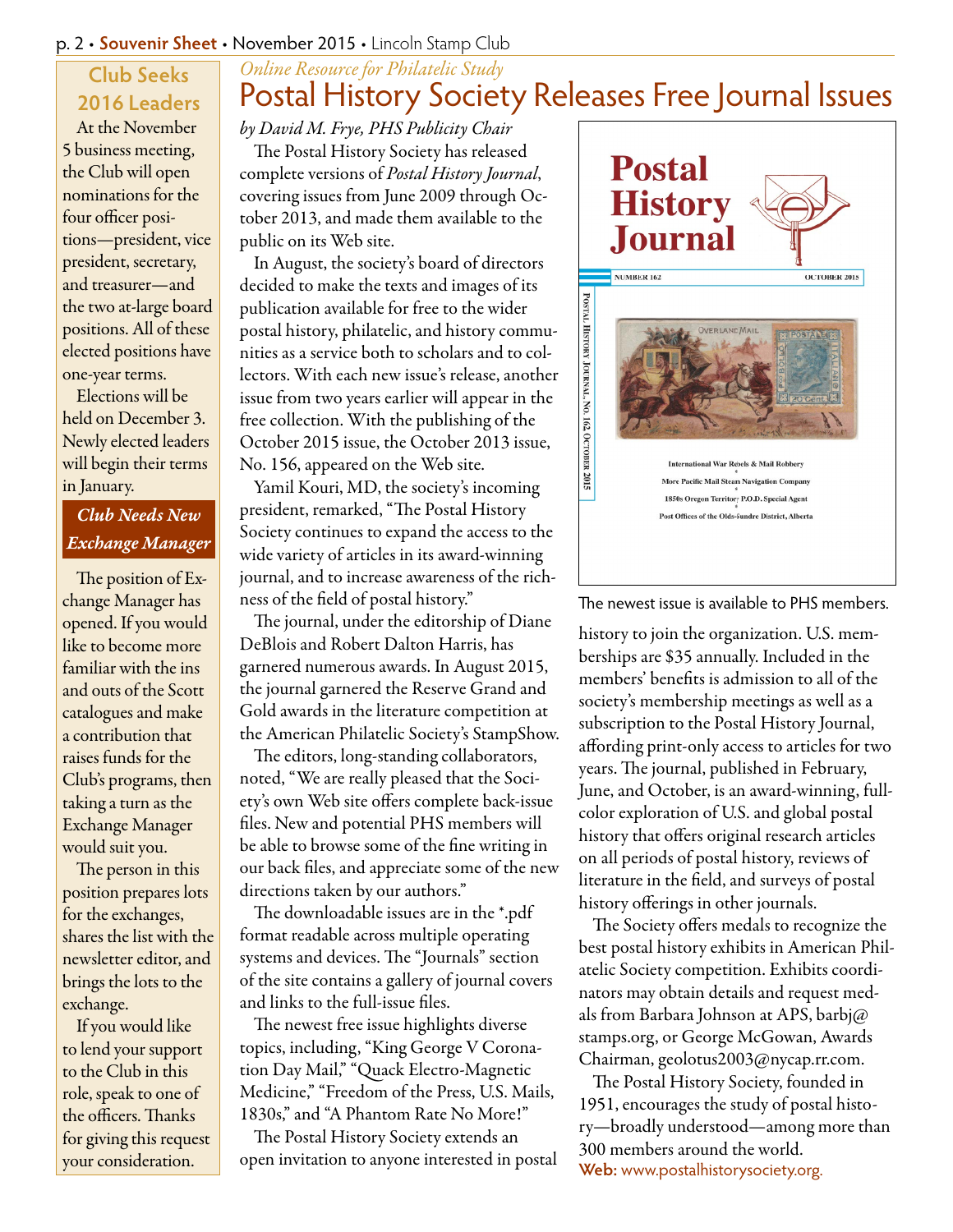# **Holocaust Stamp Project Reaches Another Milestone**

*by Charlotte Sheer, Founder, Holocaust Stamps Project* We wanted to share exciting news with you!

 As of October 19, 2015, the total count of donated postage stamps to the Holocaust Stamps Project has reached 6,303,197, which is 57 percent of our elevenmillion-stamps goal—one stamp for each person who died in the Holocaust.

 Stamps have been donated by individuals and organizations from thirty-four states, Canada, Israel, the United Kingdom, and Australia.

 Donations of stamps in any amount and in any condition, including unwanted stamps collections and albums, are welcome as we push towards making this year's collection our biggest to date.

*NOTE: At least one member of the Lincoln Stamp Club has made a contribution.*

**Holocaust Stamps Project:** www.foxboroughrcs.org/ students-families/frcs-holocaust-stamp-project/ **Donations:** Trimming and counting is helpful. Please send your contributions to:

Holocaust Stamp Project Foxborough Regional Charter School 131 Central Street, Foxboro, MA 02035 jdroste@foxboroughrcs.org.

# **The American Philatelic Society Asks for Assistance**

#### *by Scott D. English, APS Executive Director*

The next generation of stamp collectors needs your help today! Thanks to the generous support of our members, more than 4,500 teachers have brought the love of stamps to their classrooms through the Stamps Teach program. Since 2012, more than 30,000 students have been able to start the collecting journey that you have loved for years.

We have already been receiving orders for this year. We're getting stamps to the classroom as quickly as possible so even more students can see, touch, and learn about stamps. In order to accomplish this, we need your support.

This year, a grant from the TurningPoint Foundation matches every dollar donated to this program with a dollar up to the first \$25,000. That means if you give \$25 dollars

today it will become \$50 to help students and teachers.

Why is it important? Most of the students we serve are in grades three and five. Nearly 60 percent of APS members started collecting before age ten—by the fifth grade. Since the program started, we have also seen a 44 percent growth in our Young Stamp Collectors of America—the next step in our youth programs.

How can you help? Please make a donation of \$25, \$50, \$100 or more today. We will gladly take any support you can give. The donation you make will make a big difference for teachers and students today. It could also bring us our next generation of collectors in years to come. Thank you for your support of the APS and philately.

■ **Donate:** stamps.org/userfiles/file/education/ StampsTeachDonate.pdf.

## National Stamp Collecting Month Gere Branch Hosted Club's Display to Highlight Stamp Hobby

Thanks to the hard work of Cynthia Carlson, the Club's president, the Lincoln Stamp Club provided a display at Gere Branch of the Lincoln City Library from Oct. 4–31. The display, which framed several cubbyholes in the bookcase behind the main desk to look like stamps, provided some three-dimensional depictions reminiscent of stamps. Some samples of the library's collection of books relating to stamp collecting appeared there as well.

The Club's business cards, which list the meeting location, times, and dates, along with the Club's e-mail and Web addresses, were offered to interested people who stopped to see the display.

National Stamp Collecting Month is a traditional October observance that goes back to 1981.



■ **More info:** stamps.org/Stamp-Collecting-Month. **Library Display:** President Cynthia Carlson created Gere's display.